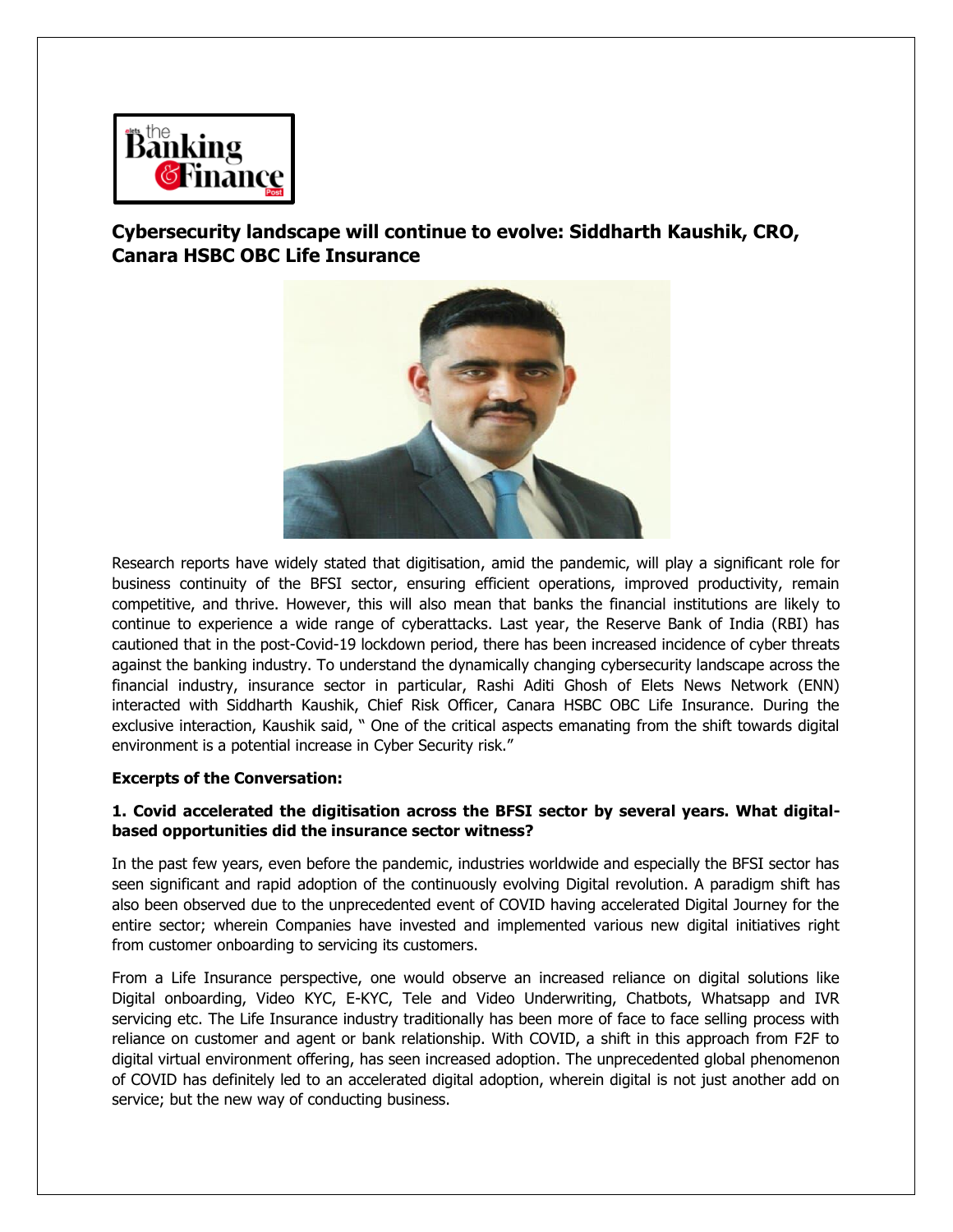Learning's and experience emanating from the current situation is changing the way we work, the way we plan and the way we execute. The situation has led to enhanced focus on technology-backed strategies embedded in the eco-system with digital footprints and eliminating single points of failures to ensure continuity of all facets of business. We as a Company continue to focus on digitally enabling the sales and business operation. This adversity has proved to be an opportunity in disguise and helped business process owners find new ways to maintain & sustain the business.

## **2. Did the cyber threat cases increase lately? How are new-age technologies helping you in mitigating risk in the Insurance sector?**

One of the critical aspects emanating from the shift towards digital environment is a potential increase in Cyber Security risk. To ensure that the Company has an effective management framework around an increase in threat vectors, the Company has reviewed its remote security posture and strengthened controls in this area.

In this regard having an updated asset inventory, rigorous Security testing framework covering in scope assets, posture checks for devices connecting remotely, prioritized deployment of critical security patches and a comprehensive privilege access management process and subscription to Digital risk Management services along with a 24×7 SOC assists the Company in proactive identification and mitigation of security threats.

The Company's Information Security function makes effective use of available tools to strengthen the monitoring framework for proactive identification and management. Besides this the Customers & employees are also made aware of emerging threat vectors and recommended security best practices as more and more services are rendered & consumed digitally.

The focus for the Company continues to be on awareness of the landscape, environment and leakage points; which helps the Company to proactively identify and mitigate such risk areas. Ongoing oversight and risk evaluation of changes in processes and new technology solution adoption is one of the key focus areas for the Company.

#### **3. What are the new unheard and evolving cyber risks in the Insurance sector?**

The rapid technology adoption and changing landscape of how we conduct business coupled with increased reliance on digital solutions, interconnectivity between systems, introduction of new age technologies, IoT, etc. has led to an increased complexities and enhanced exposure to cyber risk. New age threat vectors like cyber extortion or ransomware, web application attacks have seen an increase in the recent past with cyber criminals getting more sophisticated; resulting in potential data breaches and other forms of intellectual property losses. It is imperative in view these sophisticated threats for Companies to have an enhanced focus and strategy to identify these ever evolving cyber risks to safeguard its customers, stakeholders and Company's data and digital assets.

#### **4. Which tools/ technologies have been very effective in mitigating the cyber risk?**

The Company's focus has always been to have an effective framework towards mitigating Information and Cyber Security risk. This is supported by a balance mix of technological tools, people training and awareness, efficient processes and ongoing control monitoring. In my personal view, one doesn't need to panic and get every security solution available in the market to cover the risk; instead identify the right solutions basis Company's architecture, processes, infra, etc. and focus on ensuring right deployment of the requisite tools with adequate monitoring.

#### **5. Did the cybersecurity budget inflate during the pandemic?**